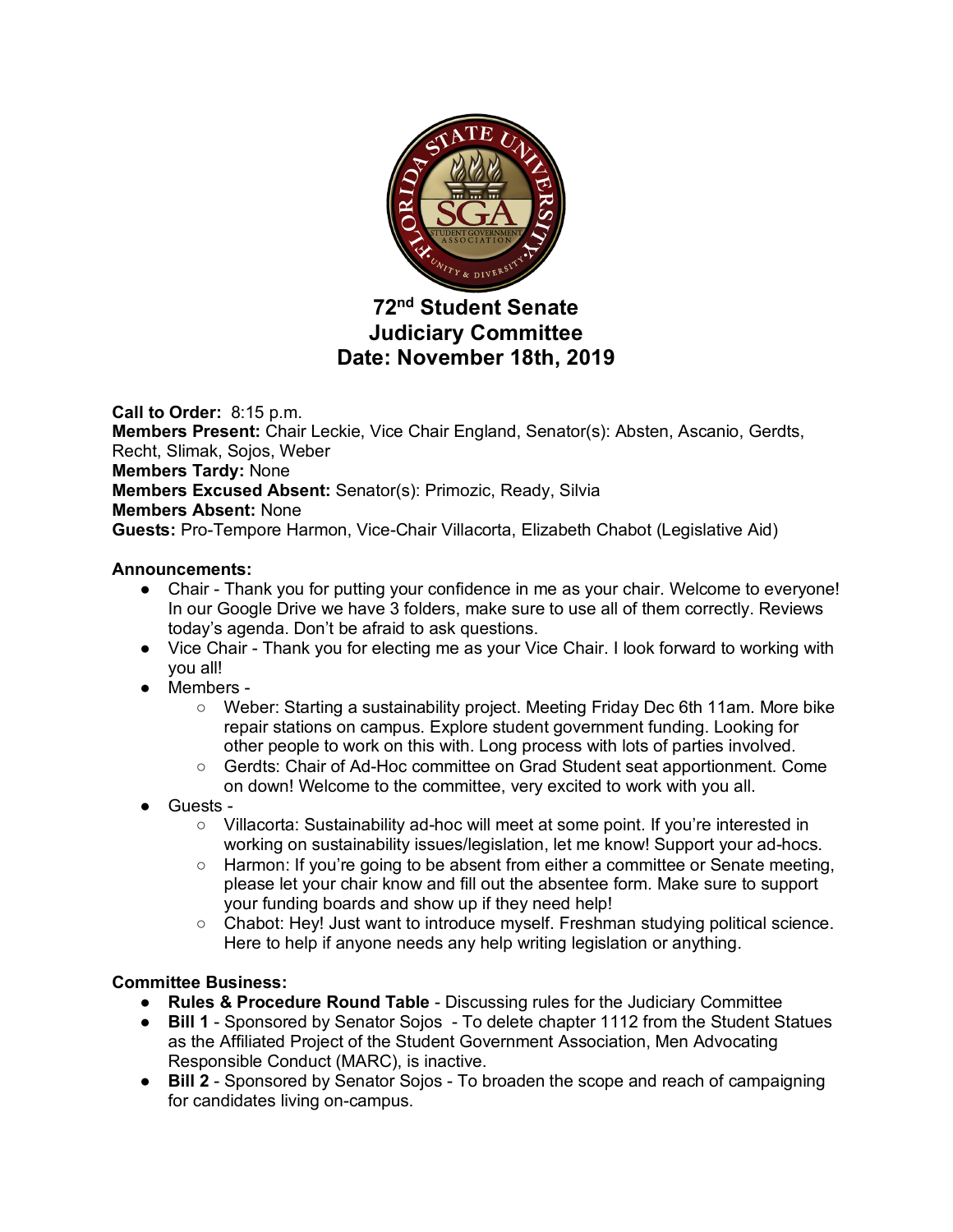● **Bill 3** - Sponsored by Senator Sojos - To ensure all necessary campaign related documents submitted to the Supervisor of Elections by candidates or political parties are made publicly available before any campaign violation decision is issued by the Supervisor of Elections, the Elections Commission, or the Supreme Court.

## **Old Business:**

● None

### **New Business:**

- **Rules & Procedure Discussion**
	- Senator Ascanio moves to enter Round Table Discussion
	- Senator Slimak seconds
	- Round Table
		- Recht: So do we have a previous rules of procedure to go off of?
		- Leckie: It's complicated. We don't.
		- Weber: use robert's rules of order but make some changes to apply to judiciary. It's a committee which is a much more relaxed environment.
	- Gerdts moves for a non-Committee Member to speak. Ascanio seconds.
		- Villacorta: IA has a good rules of procedure which can be referenced if necessary.
		- Gerdts: Motion for non-committee members to speak are timely. Finance committee allows non-committee members to speak as long as no other committee members wish to speak. At the discretion of the chair.
		- England: To clarify, anything we don't mention will default to Senate rules of procedure.
		- Leckie: Parliamentarian Alvarez will be coming when we vote on Rules of Procedure.
	- Senator Recht motions to exit Round Table. Slimak seconds.
- **Bill 1** Sponsored by Senator Sojos To delete chapter 1112 from the Student Statues as the Affiliated Project of the Student Government Association, Men Advocating Responsible Conduct (MARC), is inactive.
	- Opening Statement
		- Sojos: Bill 1 would eliminate the "Men Advocating Responsible Conduct". It's not active. There are several alternatives that have contact information and can be reached. As they're not active we should remove them from statutes.
	- Technical, Non-Detableable
		- Absten: Where are they listed?
			- Listed on FSU's tools for healthy relationships
		- Ascanio: What do they do?
			- It's not exactly clear
		- Gerdts: Have you contacted the new IA chair?
			- Nope
		- Weber: Was this referred to SLAA?
			- Nope
	- Senator Weber moves to enter Round Table Discussion
	- Senator Recht seconds
	- o Round Table
		- Gerdts: I like the idea of cleaning up statutes. I do have somewhat of a qualm with doing this before contacting IA as it's somewhat in their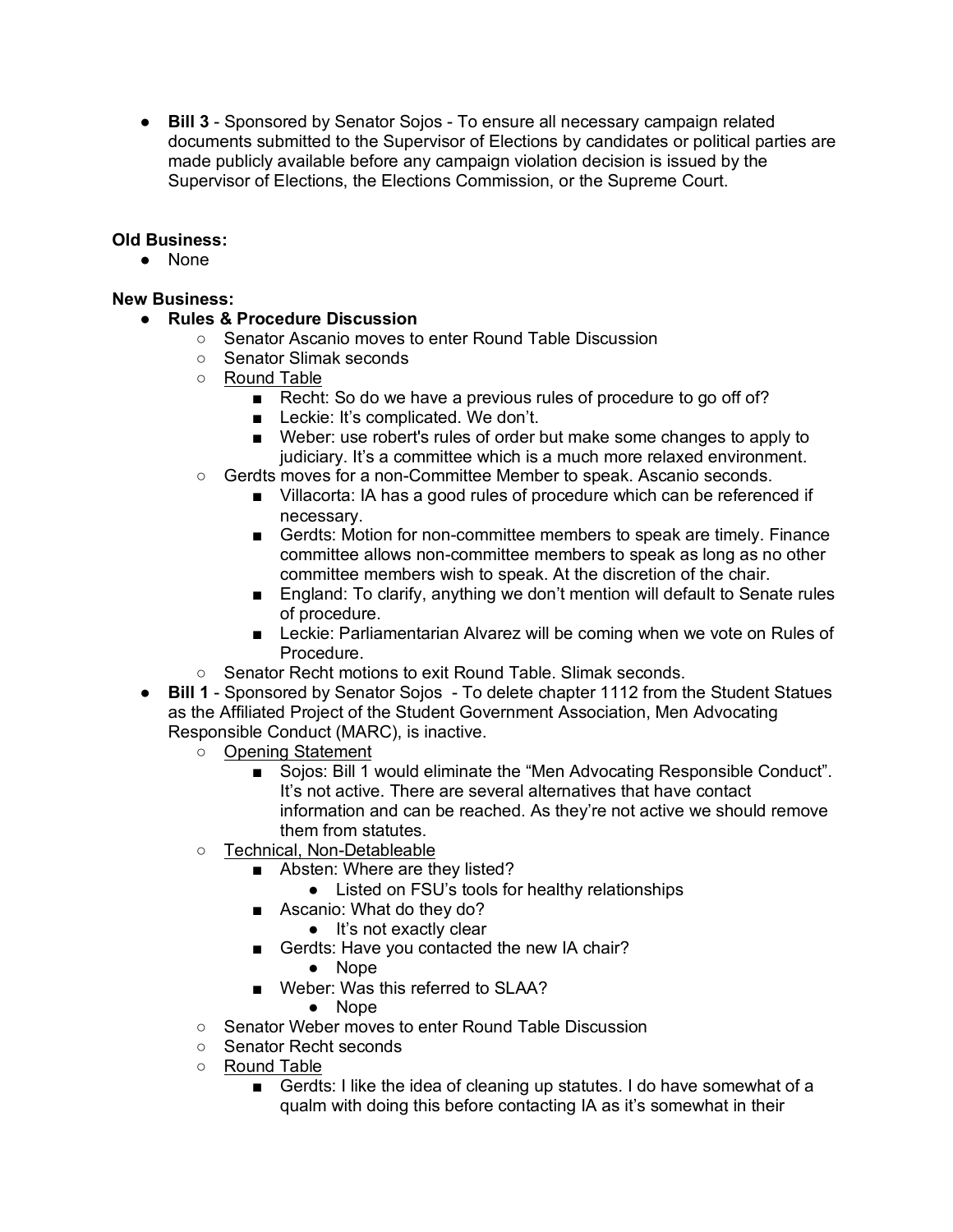wheelhouse. Would like them to be contacted. Preference for it to be tabled for a week and ask IA.

- Sojos: It's under the President's discretion to send it to IA and he chose not to.
- Recht: This was talked about over the summer. Everyone agrees to this clean up but we chose to wait until fall. Commends Sojos for wanting to clean statutes up and presenting this bill.
- Weber: Thanks Senator Sojos for cleaning up statutes
- Senator Recht moves to call the question
- Senator Absten seconds
- Closure:
	- I hope all of you support cleaning up statutes.
- Vote
	- Absten Yes
	- Ascanio Yes
	- England Yes
	- Gerdts Abstain
	- Recht Yes
	- Slimak Yes
	- Sojos Yes
	- Weber Yes
- Bill **PASSES**
- **Bill 2** Sponsored by Senator Sojos To broaden the scope and reach of campaigning for candidates living on-campus.
	- Opening Statement
		- Sojos: Broaden the scope of campaigning for students living on campus. If you're not living on campus, you can campaign freely including fraternity houses. Senator Alvarez tried to limit this for fraternities a few weeks ago, so I think that if that's going to be allowed we should allow this for those living in residence halls.
	- Technical, Non-Detableable
		- Weber: Did you talk to housing or IRHC about this?
			- Talked to all the RAs in my hall
	- Senator Gerdts moves to enter Round Table Discussion
	- Senator Ascanio seconds
	- Round Table
		- Slimak: Just being aware of the relationship to fraternities and sororities, they're technically off campus hence why they are classified differently.
		- Sojos: This would allow them to post where they already can post such as bulletin boards or on their doors.
		- Slimak: Campaigning is restricted in all of the buildings.
		- Sojos: Only restricted in dining halls, libraries, etc. It wouldn't affect us.
		- Recht: First of all I find issue with 709 as a whole. You can be double charged under statutes. I take issue with editing something that is functionally wrong. I think we should just eliminate 709 and just fix 706. I think instead of trying to fix what we have here, let's tackle 709 as a whole.
- Senator Porter entered the room.
	- Sojos: So we have an election coming up in the spring and I really don't think we can tackle the whole election code before that. I therefore think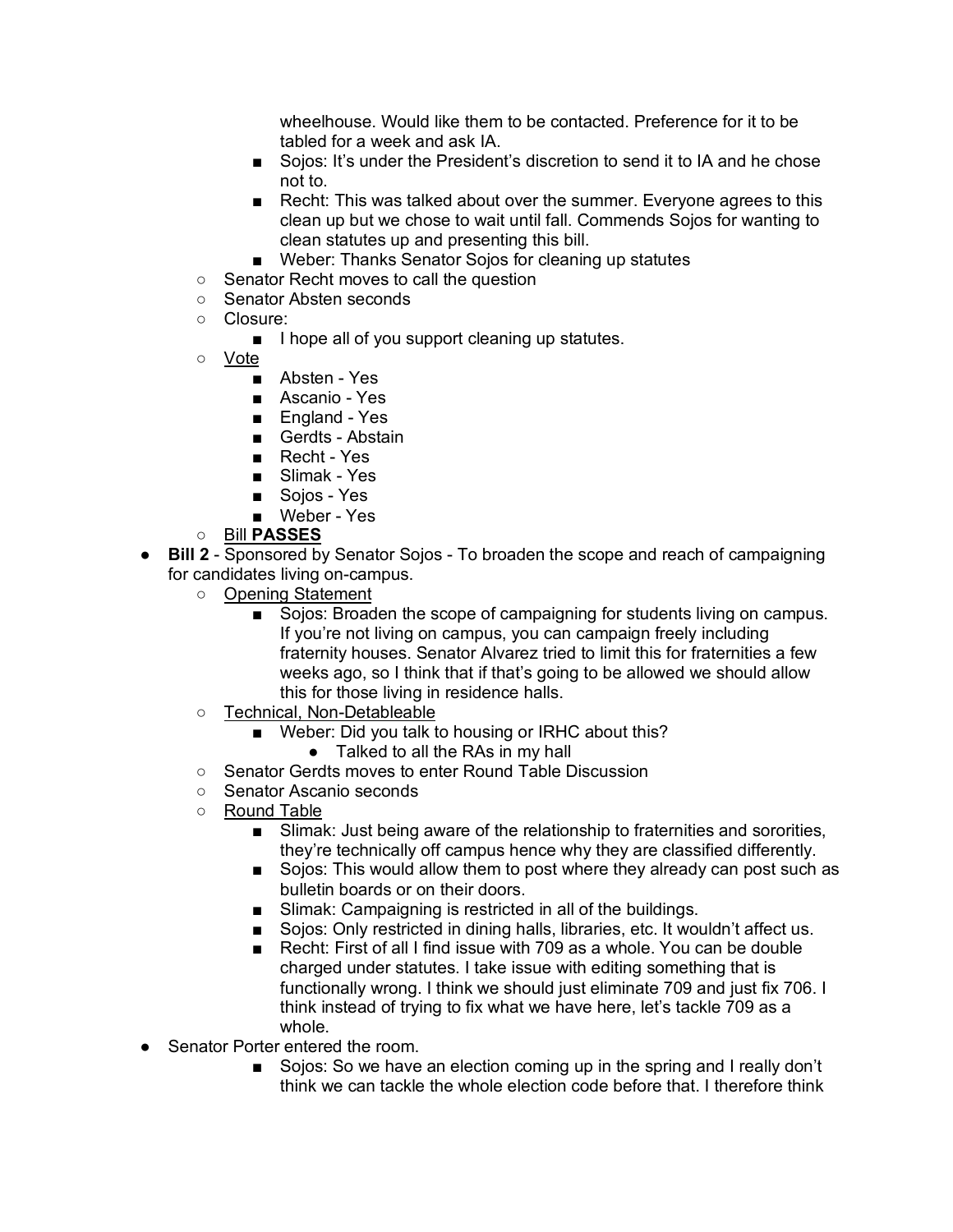we should try to tackle smaller things before that. I'm open to an amendment that would only allow things to be posted.

- Weber: Might get into limiting free speech issues. Forbidden in the past because the university is a government institution and they don't want us interfering with the process of studying, etc. While this could improve voter turnout - at what expense? Fears the court cases that will arise.
- Sojos: Willing to amend to only allow posting on bulletin boards. I think they have a right to do that.
- Villacorta: On that, candidates are different than RSOs and classified differently. IRHC are against this. They want students to have a living space on campus that is free from SGA politics if students so choose. It gives an unfair advantage to chose living in the residence halls. These people could form pseudo voting blocks. Access is restricted would limit the amount of people who could post and see inside. We set the date for the spring election right before Christmas break and we shouldn't be rushing legislation regarding election code through. I think rushing it would harm the electorate more than anything.
- Sojos: This would only allow for the posting of things. I think this is a right that RSOs have.
- Villacorta: If you don't live there RSOs can't just walk in.
- Gerdts: Listening to this, I think there are bits that are good and bad. I don't see the bits that are good in this bill however. I see the passion however as Senator Recht mentioned, 709 is a "gaping wound" in statutes. This is a relatively short bill trying to do a relative amount. There needs to be many favourable interpretations that we can't expect of the Student Senate and Supervisor of Elections. We are not always perfect in interpreting statutes so let's revisit this in a more long-term approach. Prefer to see this happen in an election ad-hoc or a larger discussion of election code. I still commend the sponsor for what they're trying to achieve. Amending election code takes a few months so I recommend a few more conversations take place.
- Slimak: It takes discussion and collaboration to make things happen. Commends the sponsor for wanting to make change however encourages the sponsor to talk to others and those impacted.
- Recht: We're all reiterating the same points. I more than anything want to pass an election code revision right now but I've come to learn that you have to go through discussion and probably an election ad-hoc and while I love the spirit, it's just unavoidable.
- Senator Sojos **withdraws** the bill.
- **Bill 3** Sponsored by Senator Sojos To ensure all necessary campaign related documents submitted to the Supervisor of Elections by candidates or political parties are made publicly available before any campaign violation decision is issued by the Supervisor of Elections, the Elections Commission, or the Supreme Court.
	- Opening Statement
		- Sojos: Force the Supervisor of Elections to release all campaign statements and all related documents before any actual hearings happen or any decisions are released.
	- Technical, Non-Detableable
		- Recht: Have you reached out to the Attorney General or Supervisor of Elections?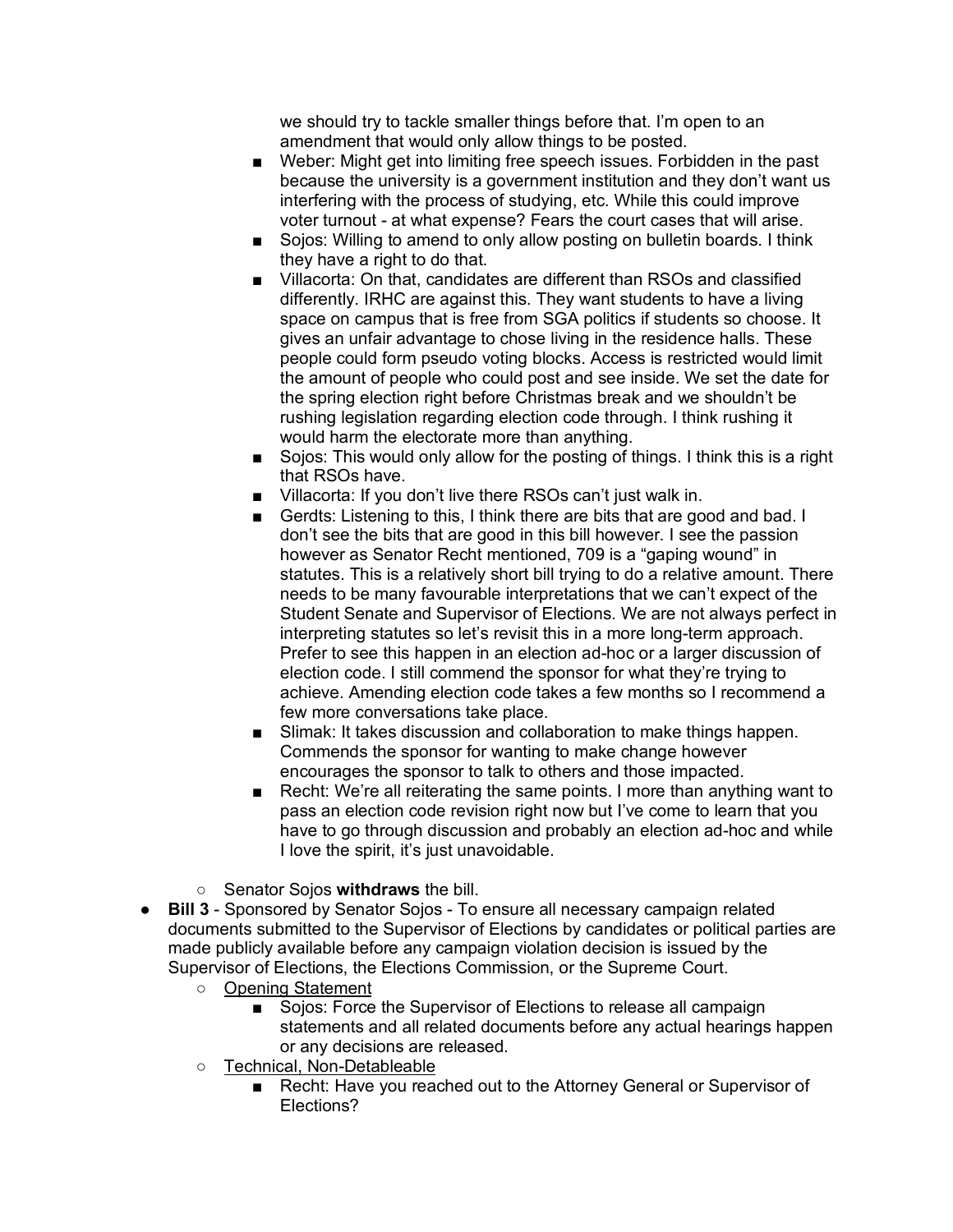- Nope
- Gerdts: Would this prevent hearings on campaign hearings that aren't related to campaign statements?
	- I don't think it would. The elections commission is releasing documents now saying they've reviewed these and have accused candidates of things without releasing the facts.
- Senator Weber moves to enter Round Table Discussion
- Senator Gerdts seconds
- Round Table
	- Weber: Why did you choose this specifically?
	- Sojos: Because I think this is the biggest and broadest issue. This is the only thing campaigns submit on a broad basis and should be submitted.
	- Slimak: As brought up by Weber, I think this enters a bigger scope. Echo sentiments of Bill 2 in regards to using an election ad-hoc.
	- Recht: Civil suits instead of criminal suits. This is part of it as we have a wonky campaign financial thing. I think this is a good idea for the ad-hoc and we really need to talk to the elections Supervisor.
	- Gerdts: Campaign contributions and financial expenses are wonky parts of the election. Not a good definition of "campaign violation". Personally I would like to see this done through an ad-hoc. This passion shown is good but tackling these big things should be done in an ad-hoc.
	- Sojos: Wants to clarify that before they release their own opinion that statements should be released. If they're charging someone they should release their evidence. Still not released from Fall 19.
	- Weber: I like this bill because you can get away with not releasing all documents.
	- Recht: I would want to amend this language to change "campaign violation" to "before any opinion of any violation of chapter 710" and would table it until the ad-hoc is here.
	- Villaorta: I was lead counsel on a case. The incompetence of the election commission was at fault. They don't have an obligation to make evidence public. Additionally, considering that the final expense statements and things are made public after the certification of the election makes things very difficult and confusing. I think this bill needs to include more election code changes.
- Gerdts moves to table bill 3 indefinitely. Sojos seconds.

#### **Unfinished Business:** None

#### **Committee Legislative Round Table:**

- Slimak: Rewrote 400.2 to add a Senate Press Secretary. In doing so I would need to update Rules of Procedure. Lots to go into this and I need help!
	- Slimak moves for a non-Senator to speak. Recht seconds.
- Weber: I will be proposing reworks to our election code penalties and punishments. They don't hold people accountable currently. I've met with Law students and have had some inspiration. Open to people helping out! Will drop it in the Drive once drafted.
- Recht: Made a couple changes to election code. Legislation is in the drive. I eliminated an entire chapter. Changed the definition of campaigning.
- England: Changing threshold required for removing a sitting PAC or RTAC chair.